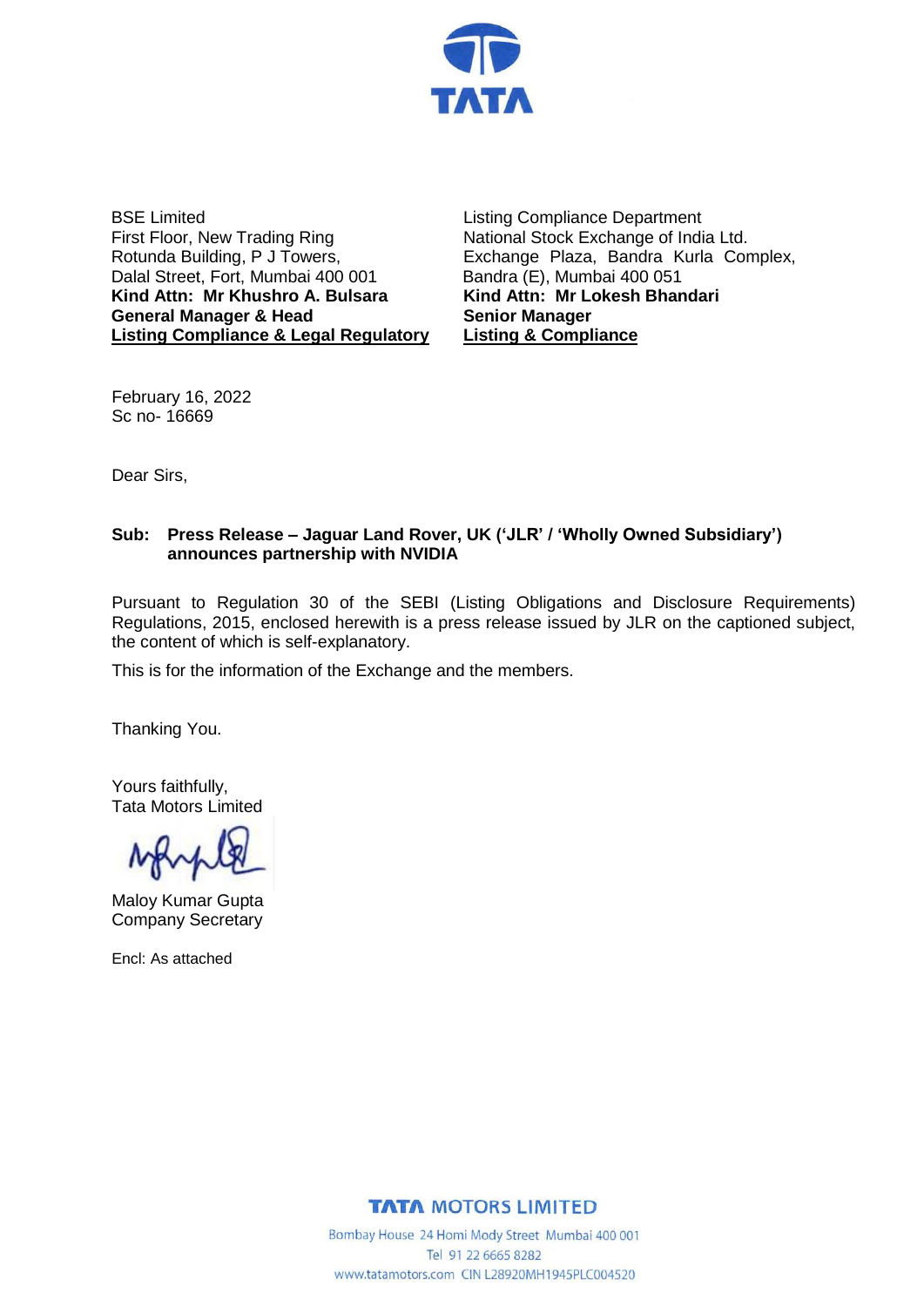

## **JAGUAR LAND ROVER ANNOUNCES PARTNERSHIP WITH NVIDIA**

- **As part of Jaguar Land Rover's Reimagine strategy, the partnership will transform the modern luxury experience for customers starting in 2025**
- **Software experts from both companies will jointly develop AI-powered autonomous driving and connected services for all future vehicles built on NVIDIA DRIVE**
- **Next-generation safety and unique, brand-focused digital services enabled by NVIDIA AI**

**Gaydon, UK/Santa Clara, CA – Feb. 16, 2022:** Jaguar Land Rover has formed a multi-year strategic partnership with NVIDIA, the leader in artificial intelligence (AI) and computing, to jointly develop and deliver next-generation automated driving systems plus AI-enabled services and experiences for its customers.

Starting in 2025, all new Jaguar and Land Rover vehicles will be built on the NVIDIA DRIVE™ software-defined platform—delivering a wide spectrum of active safety, automated driving and parking systems as well as driver assistance systems. Inside the vehicle, the system will deliver AI features, including driver and occupant monitoring as well as advanced visualisation of the vehicle's environment.

This full-stack solution is based on NVIDIA DRIVE Hyperion™, which features DRIVE Orin™ centralised AV computers; DRIVE AV and DRIVE IX software; safety, security and networking systems; plus, surround sensors. DRIVE Orin is the AI brain of the car and runs the Jaguar Land Rover Operating System, while DRIVE Hyperion is the central nervous system.

Jaguar Land Rover will also leverage in-house developed data centre solutions with NVIDIA DGX<sup>™</sup> for training AI models and DRIVE Sim software built on NVIDIA Omniverse<sup>™</sup> for realtime physically accurate simulation. Jaguar Land Rover's software-defined features and its end-toend verification and validation architecture will enable the delivery of innovative assisted and automated driving services throughout the life of the vehicle via over-the-air software updates.

Thierry Bolloré, Jaguar Land Rover Chief Executive Officer, said: "Collaboration and knowledgesharing with industry leader NVIDIA is essential to realising our Reimagine strategy, setting new benchmarks in quality, technology and sustainability.

"Jaguar Land Rover will become the creator of the world's most desirable luxury vehicles and services for the most discerning customers. Our long-term strategic partnership with NVIDIA will unlock a world of potential for our future vehicles as the business continues its transformation into a truly global, digital powerhouse."

Jensen Huang, NVIDIA founder and CEO, said: "Next-generation cars will transform automotive into one of the largest and most advanced technology industries. Fleets of software-defined, programmable cars will offer new functionalities and services for the life of the vehicles. We are thrilled to partner with Jaguar Land Rover to reimagine the future of transportation and create the most advanced cars."

Jaguar Land Rover aims to achieve net-zero carbon emissions across its supply chain, products and operations by 2039.